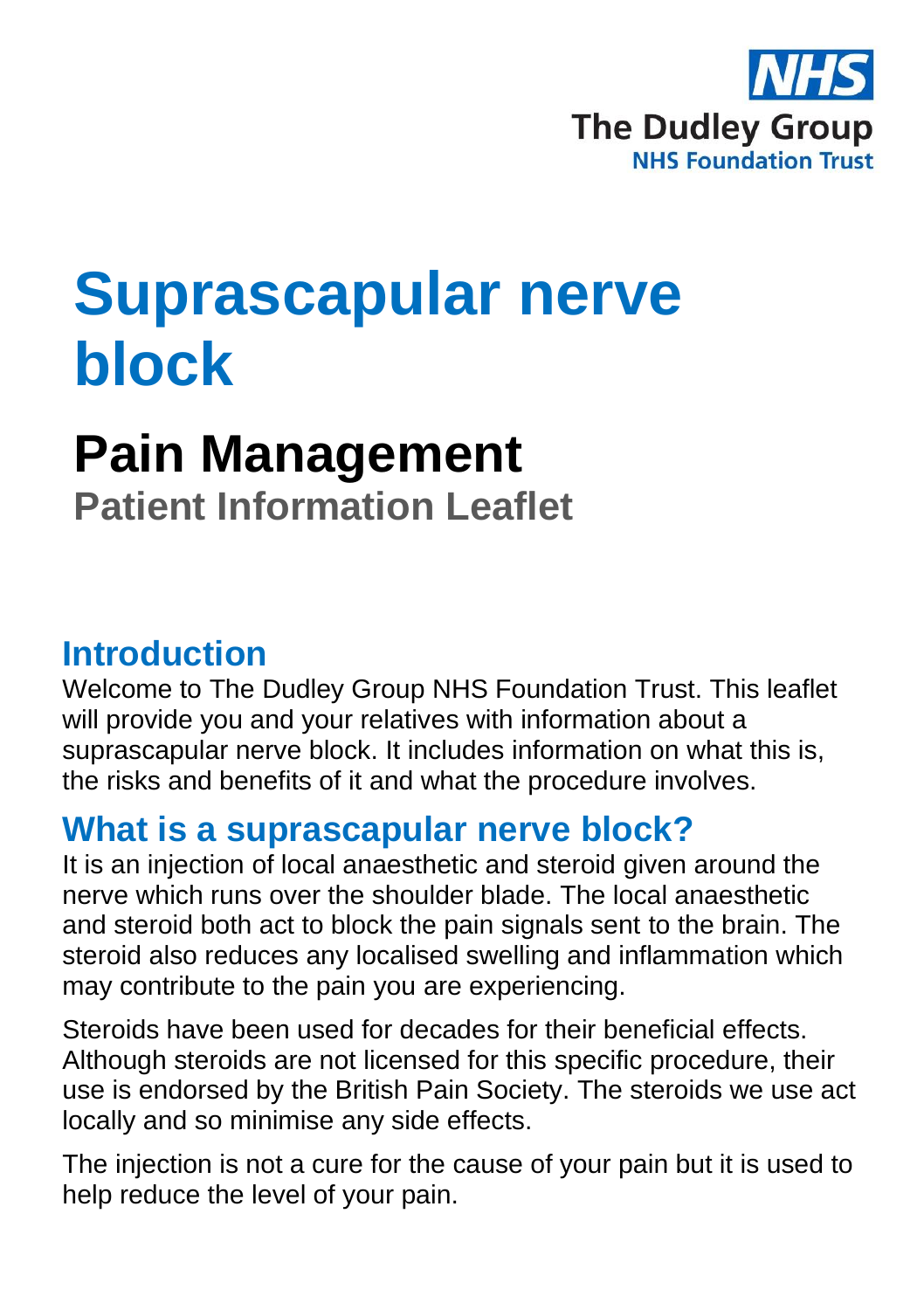### **Why have I been offered this injection?**

The doctor in the pain clinic has decided to offer you this treatment because it might help to decrease the amount of pain you are feeling in your shoulder area.

### **How does it work and what are the benefits?**

The injection contains a mixture of local anaesthetic and steroid. It is thought to have the following beneficial effects:

- Local anaesthetics numb the area for a period of hours giving short-term relief.
- Local steroid has a long-term effect reducing inflammation in the area of the injection.

It is used to treat:

- Pain which may be due to shoulder conditions.
- Neck pain or headaches.

### **What are the possible risks?**

Steroids given by injection to a specific area minimise the side effects on the rest of the body. Overall, these injections are very safe and serious side effects or complications are rare. However, like all injection procedures, there are some risks:

#### **Common risks**

- Bruise at the site of injection.
- It may not work.
- An increase in your pain this should only last a few days.
- Your neck and shoulders may be stiff or sore for 24 to 48 hours after the injection procedure.
- Numbness or weakness in your arms this should stop in three to four hours.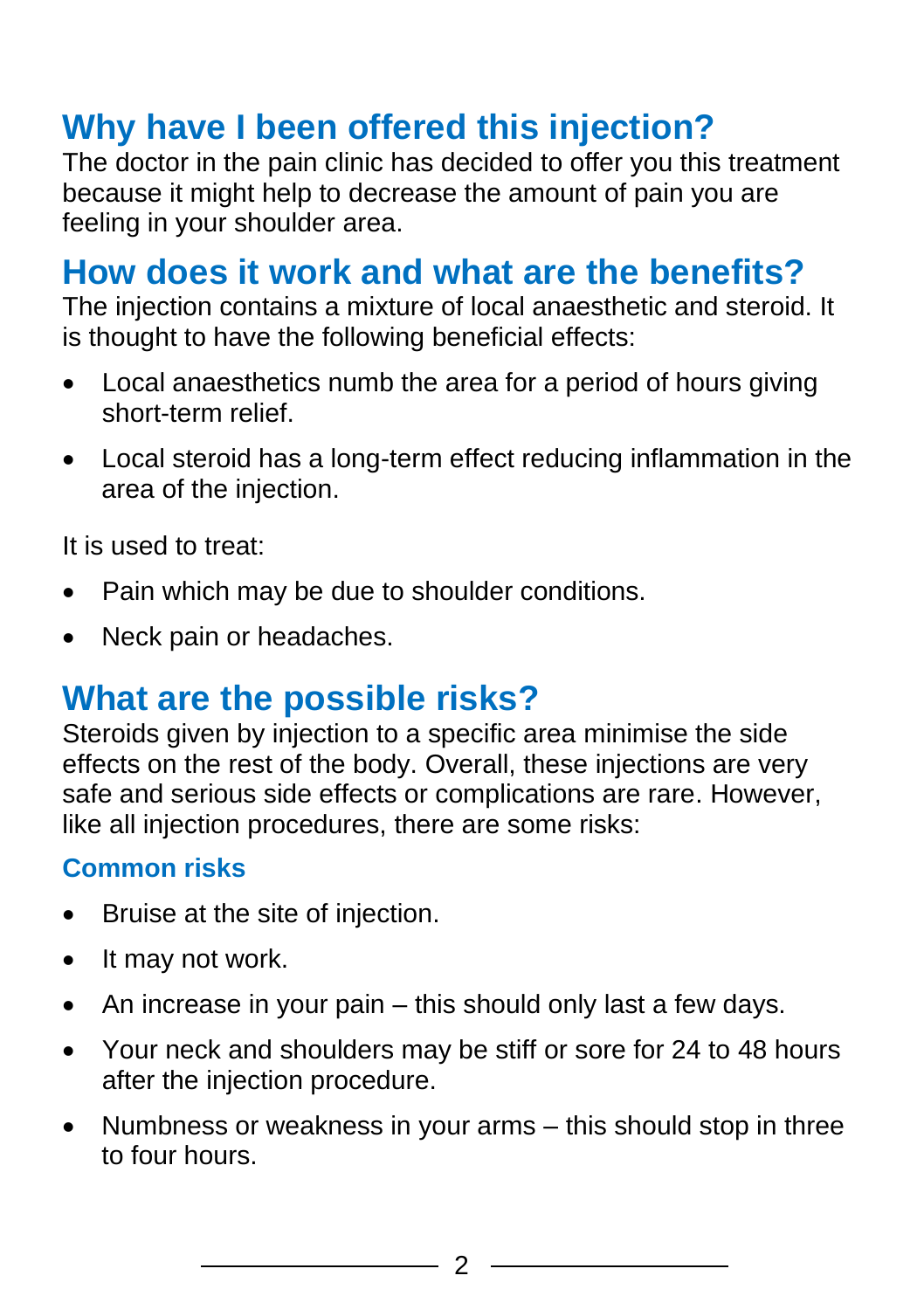#### **Rare risks**

- Anaphylaxis severe allergic reaction to drugs.
- There is a small risk of a punctured lung and this is a serious complication. If you experience severe difficulty in breathing, please go to your nearest Emergency Department (A&E) immediately.

#### **Steroid-related risks**

Compared to regular steroid use, the steroid injection used for pain procedures is associated with very few side effects, however:

- If you have diabetes  $-$  you may experience a slight rise in blood sugar for up to two weeks so you should monitor your blood sugar very carefully. Contact your GP or diabetic nurse if you have any problems.
- If you have heart failure you may experience increased shortness of breath due to salt and water retention. Contact your GP or nurse if you have any problems.

#### **X-ray precautions:**

The procedure uses X-rays and these use a small amount of radiation which may add slightly to the normal risk of cancer.

#### **Female patients – you must tell us if you are or might be pregnant. If you are not sure, we will offer you a pregnancy test.**

### **What are the alternatives?**

Your pain specialist will have discussed alternatives with you in your consultation. These could be medicines, different injections or physical therapies. Every patient is unique and; therefore, specific alternatives cannot be given on an information leaflet as not all treatments are suitable for everyone.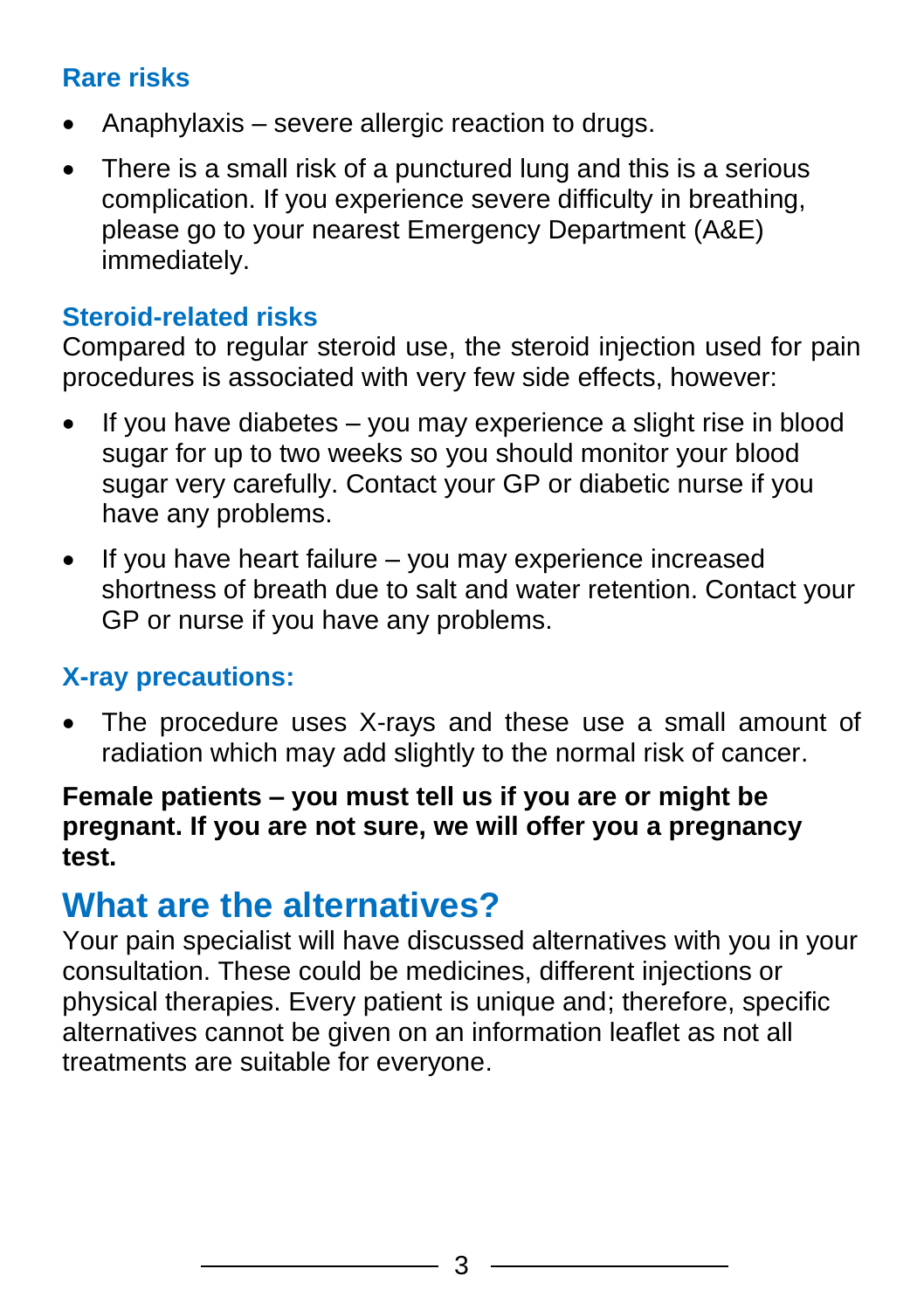### **What do I do about medication?**

- You should take all your regular medications **except blood thinning medication** such as clopidogrel, warfarin, dipyridamole, rivaroxaban. We will give you instructions about what to do about these drugs when you are given your appointment for the injection.
- **Please bring a repeat prescription document with you if you are taking any regular medications.**

### **What does the treatment involve?**

- The injection is performed as a day case procedure meaning you will only need to be in hospital for the day.
- Your treatment will be at Russells Hall Hospital or Corbett Outpatient Centre as an outpatient in the Day Surgery Unit (either a morning or an afternoon appointment). This will be confirmed at your clinic appointment.
- You will be at the appointment for between two to four hours.
- You will need to arrange for someone to drive you home afterwards.
- Please arrange to have someone with you overnight.
- On the day of treatment, please take all your routine medications.
- You can eat and drink as normal.
- One of the pain doctors will explain the treatment and answer any questions that you may have. They will then ask you to sign a consent form for the treatment if you still want to go ahead with it.
- Shortly before the injection, you will need to change into a hospital gown.
- You should empty your bladder before the procedure.

4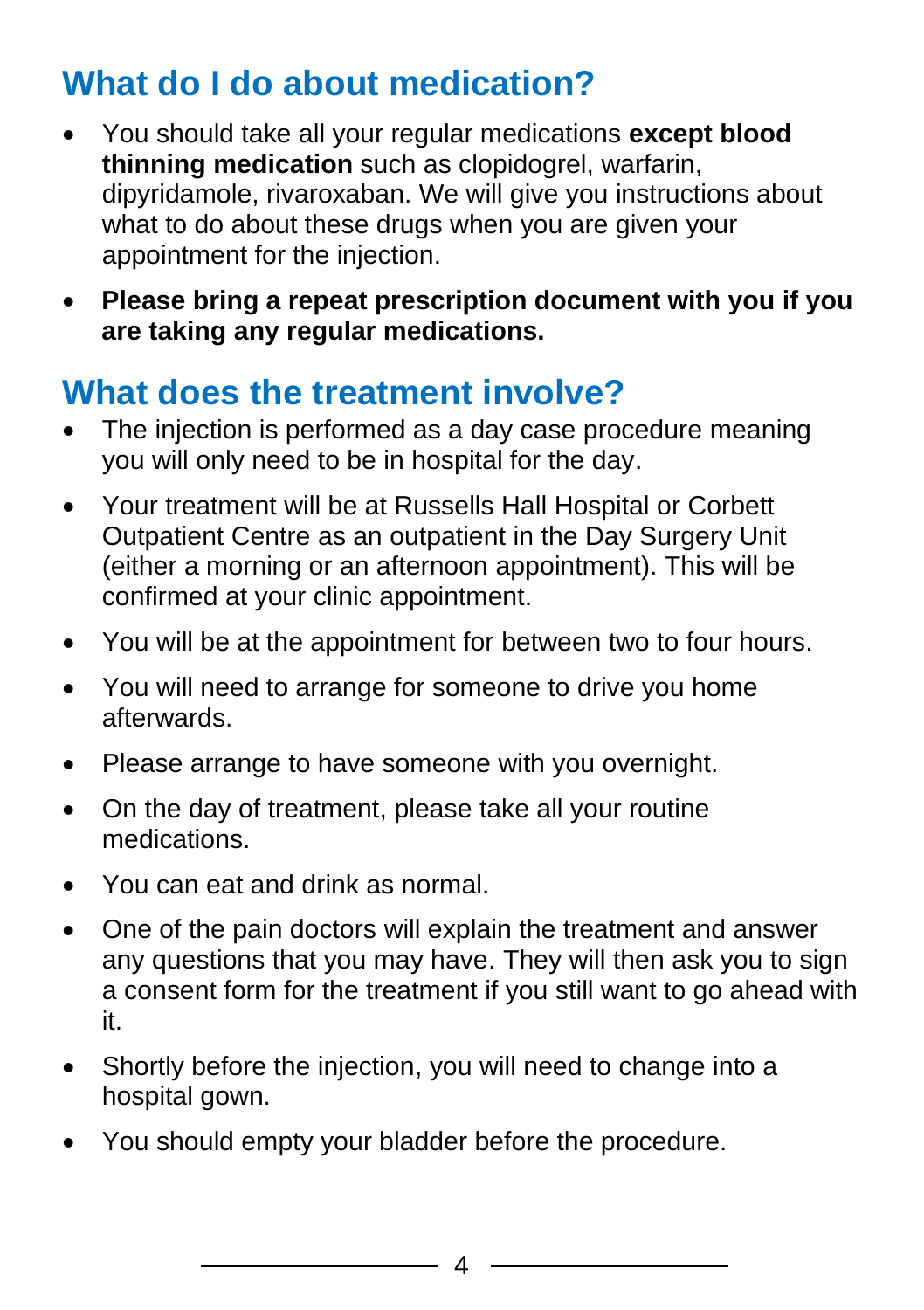#### **During the procedure**

- This is carried out in theatre while you are awake.
- You will need to lie or sit in an appropriate position to allow the doctor to do the procedure. If you have any difficulty in getting into this position, a member of staff will be there to help you.
- The skin over the area of your injection will be cleaned with antiseptic.
- The doctor will give you a local anaesthetic to numb the skin around the area for injection.
- The doctor will then give you the injection (usually a combination of local anaesthetic and a steroid drug). This may be done using an X-ray machine for guidance.
- It may be uncomfortable but it should not be too painful.
- It normally takes five minutes for the whole procedure.
- You will have a small plaster covering the injection site which may be removed after 24 hours but do not worry if it falls off sooner.

#### **After the procedure**

- In the recovery area, we will observe you for 30 minutes as you might feel a little drowsy and sleepy.
- We will offer you light refreshments and after this you can go home.
- **You must not drive or use public transport; you must have a lift home.**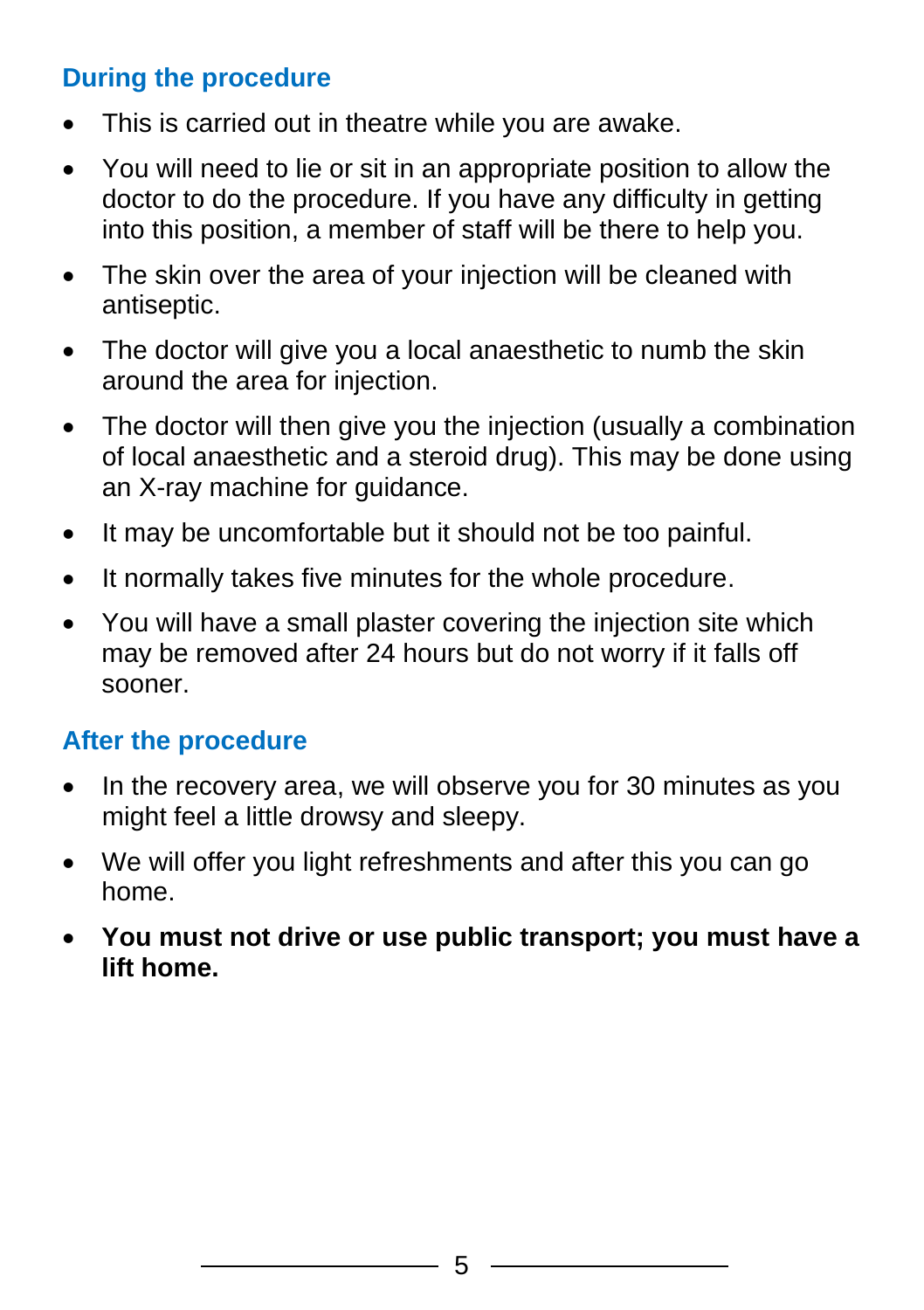### **What do I need to do when I get home?**

When you get home, please continue to take any regular medication. It may be necessary for you to take painkillers for a day or two. You might need someone at home to help you but you do not have to stay in bed. You can remove the plaster the next day.

Do not drive or operate heavy machinery until the next day. Avoid alcohol for 24 hours. You can eat and drink normally unless you have been told otherwise.

You should gradually increase your level of activity. However, **do not** take up new exercises until your muscles have had time to adapt. Build up your exercise levels by increasing your physical activity (for example, walking, swimming, housework) gradually every few days. The eventual aim is to get back to a level of activity that is normal for you.

By gradually increasing your physical activity, you will allow your muscles to regain some of their lost strength. If you do not strengthen your muscles, any benefit from the injections will be very short term, as the injection is not a cure in itself, it just relieves pain.

### **What happens after having the injection?**

Some patients will experience immediate pain relief. However, it usually takes 24 to 72 hours for the effects of the steroid medication to take effect and it may be up to one week before the maximum benefits are felt.

Some patients will experience mild pain from the procedure that will ease in a very short amount of time. On rare occasions, patients have experienced a prolonged increase in pain after the procedure.

How you respond to the injection will be monitored by you on a pain monitoring chart which we will give you to take home. Your further treatment plans will be based on this.